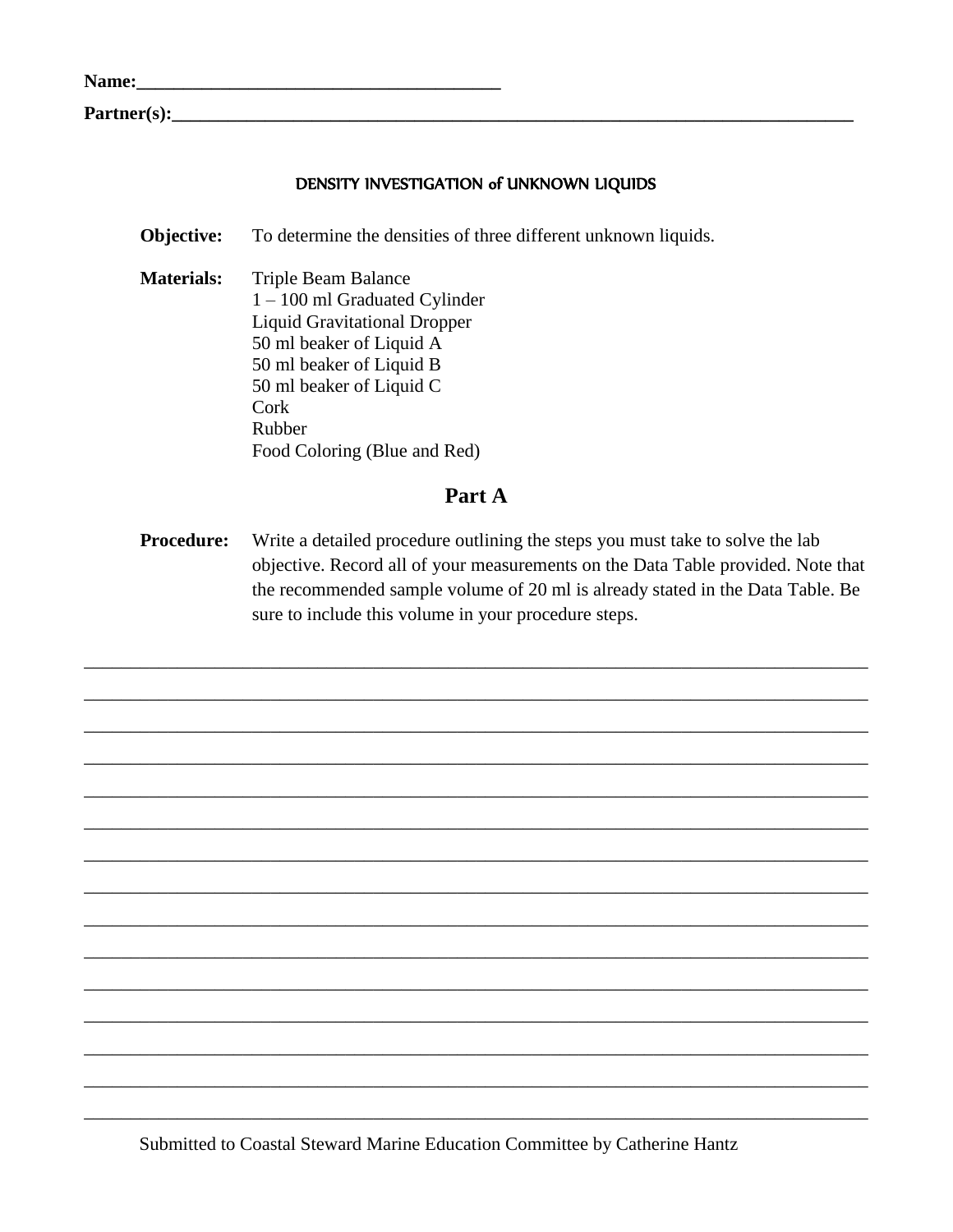## **DATA TABLE 1**

| <b>Sample</b> | <b>Graduated</b><br><b>Cylinder</b><br>Mass(g) | <b>Volume of</b><br>Sample (ml) | <b>Graduated</b><br>$Cylinder +$<br><b>Sample</b><br>mass(g) | <b>Sample Mass</b><br>(g) | <b>Sample Density (g/ml)</b> |
|---------------|------------------------------------------------|---------------------------------|--------------------------------------------------------------|---------------------------|------------------------------|
|               | (A)                                            | <b>(B)</b>                      | (C)                                                          | $(D) = C-B$               | $(E) = D \div B$             |
| Liquid A      |                                                | <b>20 ml</b>                    |                                                              |                           |                              |
| Liquid B      |                                                | $20 \text{ ml}$                 |                                                              |                           |                              |
| Liquid C      |                                                | $20 \text{ ml}$                 |                                                              |                           |                              |

# **Part B**

#### **Procedure:**

- 1. Gently place the small piece of *rubber* into the cylinder with the three liquids.
- 2. Observe where the rubber piece settles in the cylinder.
- 3. Based on the settling location of the rubber piece, relative to the three liquids, a. Is the density of the rubber **more** or **less** dense than the density of:

Liquid A? \_\_\_\_\_\_\_\_\_\_\_\_\_ Liquid B? \_\_\_\_\_\_\_\_\_\_\_\_\_ Liquid  $C$ ?

- 4. Gently place the small piece of *cork* into the cylinder with the three liquids.
- 5. Observe where the cork piece settles in the cylinder.
- 6. Based on the settling location of the cork piece, relative to the three liquids, a. Is the density of the cork **more** or **less** dense than the density of:

Liquid A?  $\qquad \qquad$ 

Liquid B?  $\qquad \qquad$ 

Liquid C? \_\_\_\_\_\_\_\_\_\_\_\_\_

7. Using the picture of the graduated cylinder on the right margin of this page, sketch all materials (liquids, rubber, cork) as they appear in your graduated cylinder to the correct volume.

Submitted to Coastal Steward Marine Education Committee by Catherine Hantz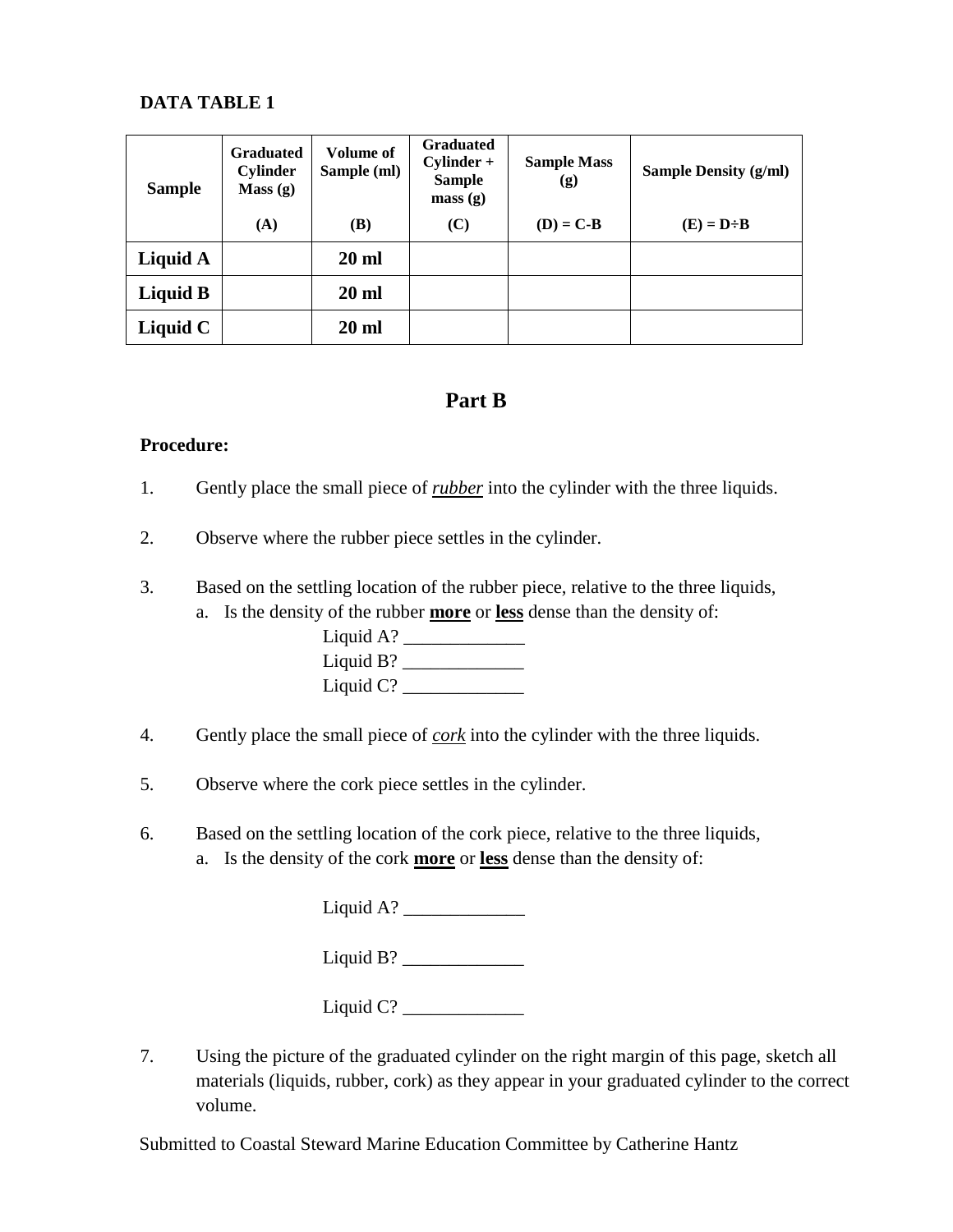Submitted to Coastal Steward Marine Education Committee by Catherine Hantz